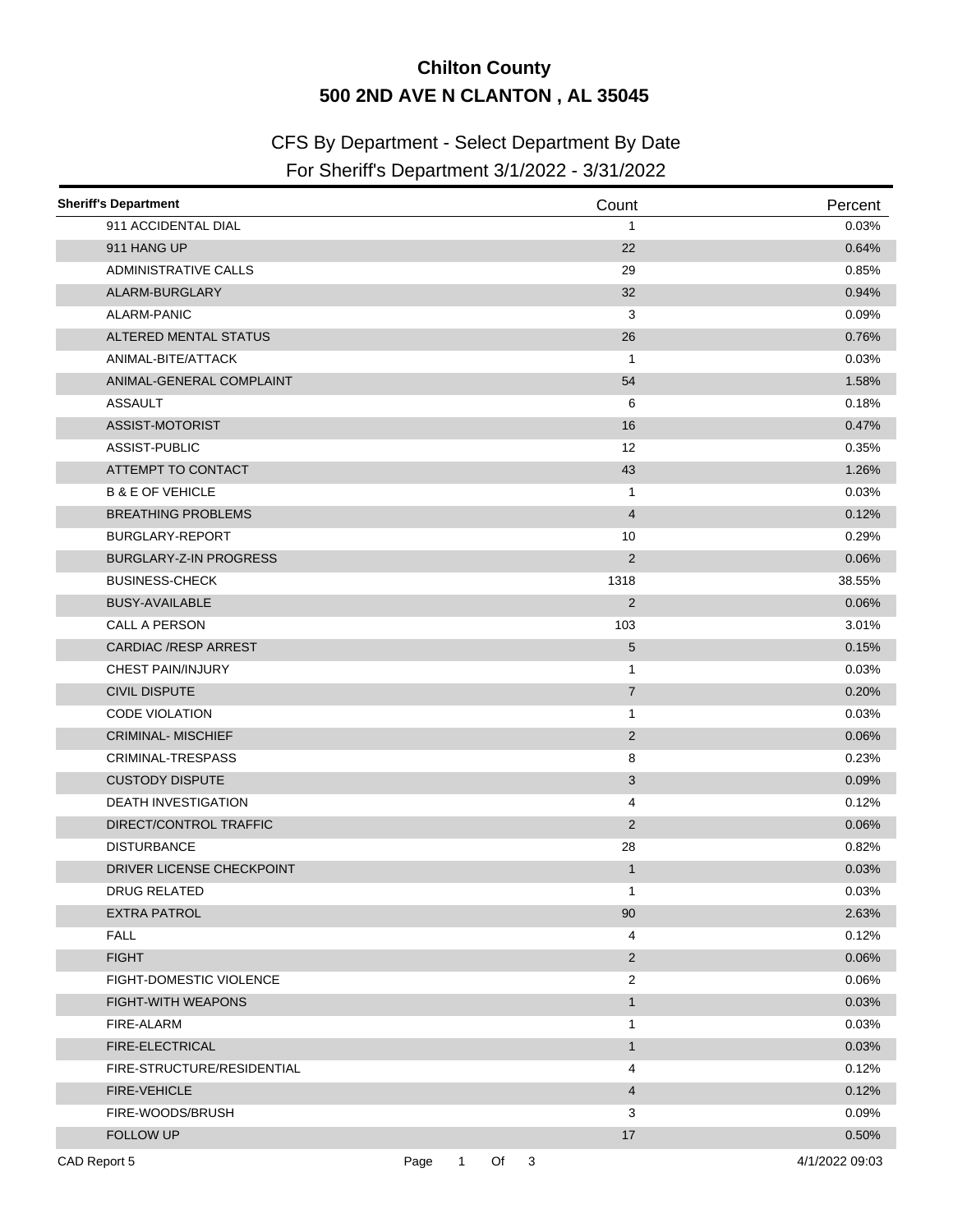| <b>Sheriff's Department</b>     |      |                |    |            | Count          | Percent        |
|---------------------------------|------|----------------|----|------------|----------------|----------------|
| <b>FOOT PURSUIT</b>             |      |                |    |            | $\overline{2}$ | 0.06%          |
| <b>FOUND PROPERTY</b>           |      |                |    |            | 2              | 0.06%          |
| <b>FRAUD</b>                    |      |                |    |            | 2              | 0.06%          |
| <b>FUEL/MILEAGE</b>             |      |                |    |            | 206            | 6.03%          |
| <b>FUNERAL ESCORT</b>           |      |                |    |            | 16             | 0.47%          |
| <b>GENERAL ILLNESS</b>          |      |                |    |            | $\mathbf{1}$   | 0.03%          |
| <b>GUN SHOT WOUND</b>           |      |                |    |            | 1              | 0.03%          |
| <b>HARASSMENT</b>               |      |                |    |            | 18             | 0.53%          |
| <b>HEART PROBLEMS</b>           |      |                |    |            | 1              | 0.03%          |
| <b>INTOXICATED-DRIVER</b>       |      |                |    |            | 5              | 0.15%          |
| INTOXICATED-PERSON              |      |                |    |            | $\overline{2}$ | 0.06%          |
| <b>JUVENILE COMPLAINT</b>       |      |                |    |            | 5              | 0.15%          |
| LINES DOWN                      |      |                |    |            | 2              | 0.06%          |
| <b>MISSING PERSON</b>           |      |                |    |            | $\sqrt{2}$     | 0.06%          |
| <b>NCIC-INFORMATION LOGGED</b>  |      |                |    |            | 134            | 3.92%          |
| NCIC-WARRANT CHECK              |      |                |    |            | 148            | 4.33%          |
| <b>NOISE COMPLAINT</b>          |      |                |    |            | 4              | 0.12%          |
| OPEN DOOR                       |      |                |    |            | $\mathbf{1}$   | 0.03%          |
| OUT OF UNIT AT                  |      |                |    |            | 24             | 0.70%          |
| <b>OVERDOSE</b>                 |      |                |    |            | 8              | 0.23%          |
| PERSON DOWN                     |      |                |    |            | 3              | 0.09%          |
| PERSON WITH A GUN/KNIFE         |      |                |    |            | $\mathbf{1}$   | 0.03%          |
| PRISONER-TRANSPORT              |      |                |    |            | 6              | 0.18%          |
| PROPERTY DAMAGE                 |      |                |    |            | $10$           | 0.29%          |
| PROPERTY DISPUTE                |      |                |    |            | $\overline{c}$ | 0.06%          |
| PUT ON LOG FOR USE LATER        |      |                |    |            | $\mathbf{1}$   | 0.03%          |
| ROAD HAZARD                     |      |                |    |            | 17             | 0.50%          |
| ROBBERY-IN PROGRESS             |      |                |    |            | $\mathbf{1}$   | 0.03%          |
| <b>SEARCH DETAIL</b>            |      |                |    |            | 3              | 0.09%          |
| <b>SEIZURE</b>                  |      |                |    |            | $\overline{2}$ | 0.06%          |
| SERVING PAPERS-CIVIL PAPER      |      |                |    |            | 22             | 0.64%          |
| SERVING PAPERS-COURT ORDER      |      |                |    |            | 4              | 0.12%          |
| SERVING PAPERS-EVICTION         |      |                |    |            | 5              | 0.15%          |
| SERVING PAPERS-PROTECTION ORDER |      |                |    |            | $\bf 8$        | 0.23%          |
| <b>SERVING WARRANT</b>          |      |                |    |            | 39             | 1.14%          |
| SEXUAL ASSAULT/RAPE-REPORT ONLY |      |                |    |            | 3              | 0.09%          |
| <b>SHOPLIFTER</b>               |      |                |    |            | 3              | 0.09%          |
| <b>SHOTS FIRED</b>              |      |                |    |            | 8              | 0.23%          |
| SUSPICIOUS-INCIDENT             |      |                |    |            | 23             | 0.67%          |
| SUSPICIOUS-PERSON               |      |                |    |            | 55             | 1.61%          |
| SUSPICIOUS-VEHICLE              |      |                |    |            | 62             | 1.81%          |
| <b>SYNCOPE</b>                  |      |                |    |            | $\mathbf{1}$   | 0.03%          |
| <b>THEFT</b>                    |      |                |    |            | 22             | 0.64%          |
| <b>TRAFFIC COMPLAINT-MISC</b>   |      |                |    |            | 15             | 0.44%          |
| TRAFFIC STOP                    |      |                |    |            | 450            | 13.16%         |
| <b>TRANSPORT PERSON</b>         |      |                |    |            | 27             | 0.79%          |
| <b>TRASH COMPLAINT</b>          |      |                |    |            | 2              | 0.06%          |
| <b>TRAUMATIC INJURY</b>         |      |                |    |            | $\overline{2}$ | 0.06%          |
| CAD Report 5                    | Page | $\overline{2}$ | Of | $\sqrt{3}$ |                | 4/1/2022 09:03 |